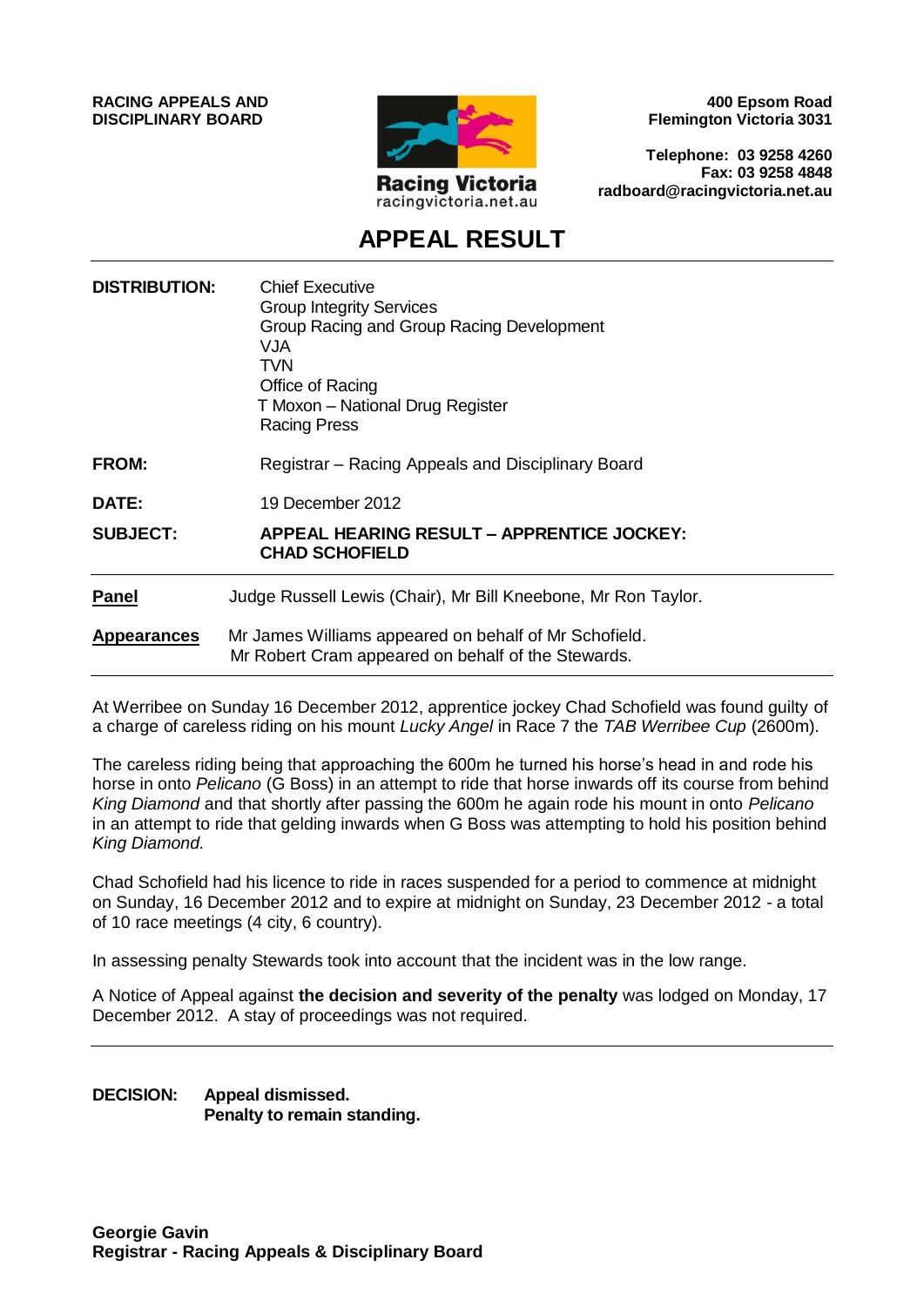# **TRANSCRIPT OF PROCEEDINGS**

#### **RACING APPEALS AND DISCIPLINARY BOARD**

\_\_\_\_\_\_\_\_\_\_\_\_\_\_\_\_\_\_\_\_\_\_\_\_\_\_\_\_\_\_\_\_\_\_\_\_\_\_\_\_\_\_\_\_\_\_\_\_\_\_\_\_\_\_\_\_\_\_\_\_\_\_\_

**HIS HONOUR JUDGE R.P.L. LEWIS, Chairman MR W. KNEEBONE MR R. TAYLOR**

**EXTRACT OF PROCEEDINGS**

**DECISION**

## **IN THE MATTER OF THE TAB WERRIBEE CUP OVER 2600 METRES AT WERRIBEE ON 16/12/12**

## **APPRENTICE JOCKEY: CHAD SCHOFIELD**

#### **MELBOURNE**

#### **WEDNESDAY, 19 DECEMBER 2012**

MR R. CRAM appeared on behalf of the RVL Stewards

MR J. WILLIAMS appeared on behalf of the Appellant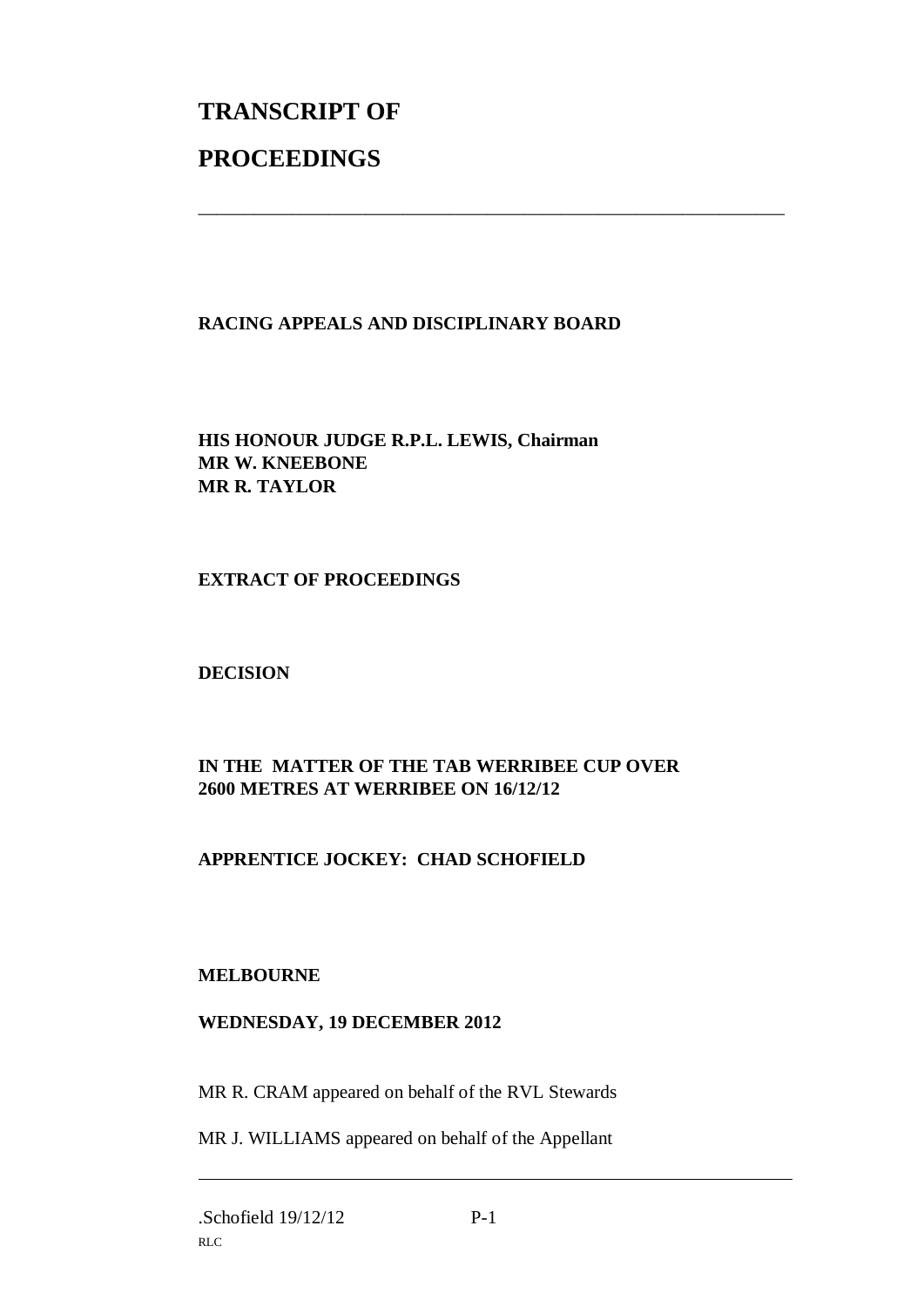CHAIRMAN: First, it should be said that this is an appeal against conviction and penalty. In relation to the appeal against conviction, the Board regards this appeal as being frivolous. The board is satisfied that the incident was initiated by Schofield deliberately riding his mount in on Boss's mount, with the intention of forcing Boss to the fence, so that he, Schofield, could take up the position held by Boss behind Arnold's mount.

Schofield's actions, in the Board's view, reflected the attitude to riding which he had articulated at page 2 of the transcript of these proceedings. The Board rejects Mr Williams's argument that Boss initiated the incident. It follows from what I have said that the appeal against conviction is dismissed.

The Board has carefully considered the submissions made by Mr Williams on behalf of the Appellant, Chad Schofield, and the submissions of Mr Cram on behalf of the Stewards. The Board is of the opinion that Chad Schofield is not remorseful. The Board, on the question of Boss's contribution, certainly does not condone Boss's retaliation, but it should be noted that Boss's actions were the result of an aggressive and unacceptable piece of riding by the Appellant, in which not only Boss's mount became unbalanced but Boss himself became unbalanced.

The Board agrees with Mr Cram that Schofield's attitude, as exhibited by his riding, was a matter of grave concern. It is claimed by Mr Williams that Schofield's understanding of the Rules of Racing was deficient, largely, if not entirely caused by his lack of training as an apprentice. The Board considers